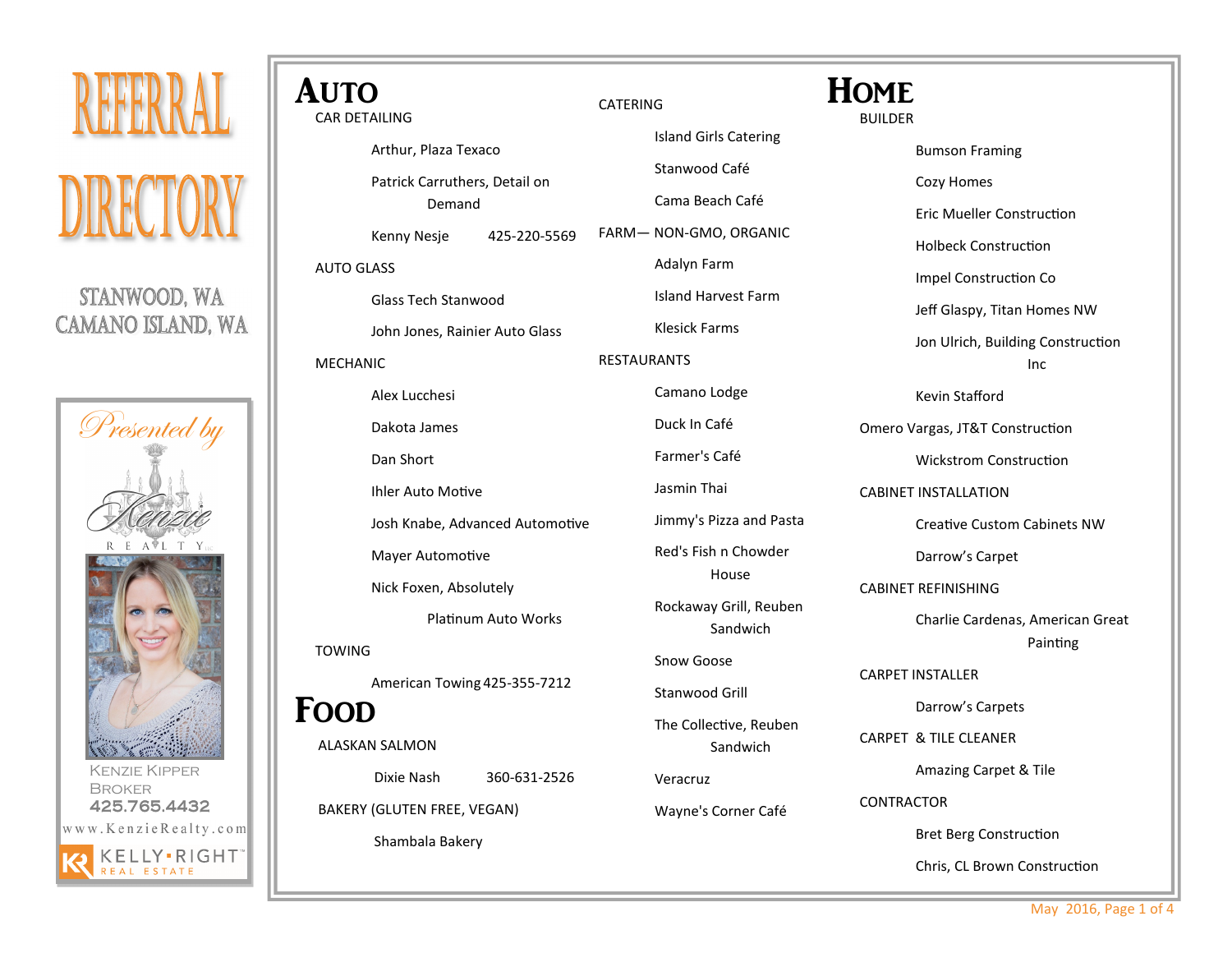# HOME

**DECK REPAIR/BUILDER** 

**Isacc McDowell** 

Unknown Name 360-550-0161

## **FIFCTRICIAN**

David & Blake, Wickstrom Electric  $Inc.$ 

**Galloway Electric** 

**FXCAVATOR** 

**B&K Excavating** 

Watkins Trucking & Excavation

FIREPLACE REPARI/SERVICE (PROPANE)

**RR Fireplace** 

FENCE INSTALLATION & REPAIR

**Berger Fence** 

**GARAGE DOOR REPAIR** 

CLOverhead Door

Classic Garage Door Service LLC

**GLASS TECHNICIAN** 

Glass Tech Stanwood, Inc.

### **HANDYMAN**

**Brian Von Moose** 

Jason Heather Crandall

HANDYMAN- EXTERIOR REPAIR, **MAINTENANCE** 

Ross, RoofingCamamoIsland.com

HANDYMAN-STAIRWAY HANDRAIL Joshua Alan Monroe

Roger Chapman

Vic Buckley 425-512-6461

Wesweld





HOT TUB MAINTENANCE Sean the Spa Guy 360-202-4779 **HOUSE CLEANER** Charissa Joy Jacobson, Evergreen House Cleaning Martha Bravo 206-466-8412

Lorri Garske

# **I ANDSCAPER**

Kallicott Landscaping Fernando, Junior's Gardens Joe, Highlander Landscaping Seaside Landscape

MOSS REMOVAL

Omero Vargas

Ross, RoofingCamanols-

land.com

**PAINTFR** 

A.A. Albertson Painting

Charlie Cardenas, American **Great Painting** 

Dane, True Quality Painting

Dane Hemmingsen, Quality Painting & Siding

Eric, EZ Painting

Hiz Biz

Jamie Proffitt Josh. Rise Above Construc-

tion

**Kelley Painters** 

Michele Devora-McNabb

Norsemen Painting

Presley 360-540-6966 Russell Bumgarner,

Rubumco Painting

Sal Hutson

PATIO & CEMENT INSTALLATION **Bruce Allmo** 

**Glen Howell** 

PHONE SERVICE

(TRADITIONAL)

**Frontier Communications** 

**PI UMBER** 

Lenny, Foremost Plumbing

PROFESSIONAL ORGANIZER

Kathleen 425-418-1750

**ROOFING COMPANY** 

Axis Roof & Gutter

**Isacc McDowell** 

Keith Lauritsen, Arrowhead Roofing

Ross, Roofing

CamamoIsland.com

Unknown 360-550-0161

**TILE SPECIALIST** 

Jeff Lancaster

Shane Thomassen

**TRFF RFMOVAL** 

**Brian Dempewolf** 

Evan, Sonshine Tree Care

Jim, Puget Sound Tree Care

Out on a Limb

**WELL REPAIR** 

Gene Hitt

Mace 360-322-2274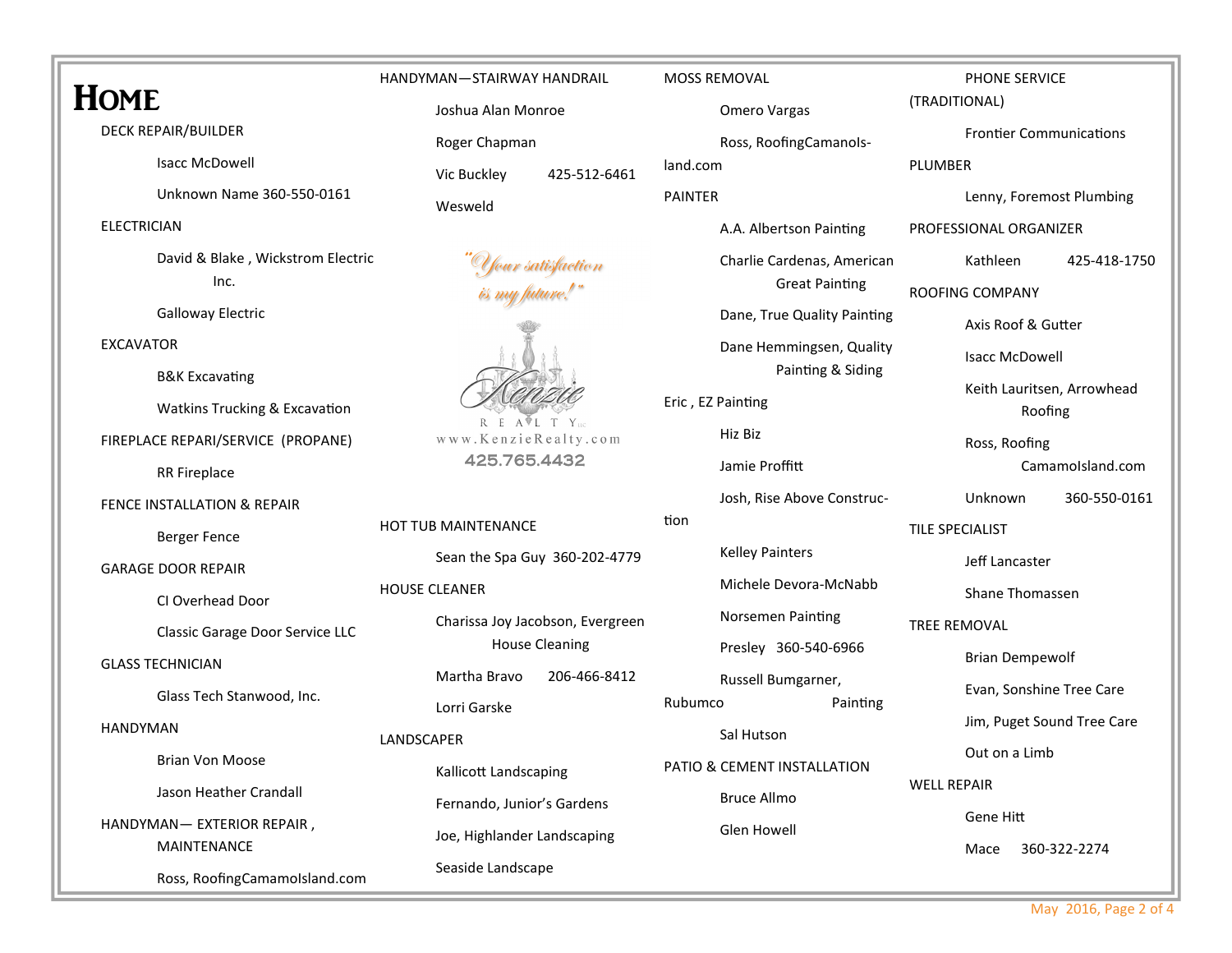| <b>HOME</b>                     | DOG BOARDING                    | <b>Cutting Loose</b>          | <b>MASSAGE THERAPIST</b> |
|---------------------------------|---------------------------------|-------------------------------|--------------------------|
| <b>WINDOW WASHER</b>            | Camano Island Kennels           | <b>Identity Salon</b>         | Jody Roseburg Graham     |
| Greg Sicotte, Puget Services    | Charley, CCR Camano Island      | Kathy Halo                    | Janelle Timmons          |
| Dave Aldapa, Camano Island      | DOG GROOMING                    | Peggy, Hairmasters            | Karen Monroe             |
| <b>Window Cleaning</b>          | <b>Camano Island Kennels</b>    | HAIR STYLIST-LOOSE PERM       | Kelsey Kanehen           |
| WOOD STOVE INSPECTOR/MECHANIC   | Dog Groom Styling               | Jessica Chittim               | Lisanne Olsen            |
| <b>R&amp;R Fireplaces</b>       | Krista's Pet Spa                | Spa Violet Ray                | Marci Jennings-Slickers  |
| <b>LOCAL SERVICES</b>           | Moira, Bathing Beauties         | <b>HORSE RIDING</b>           | Margaret Carter          |
| <b>ACCOUNTANT</b>               | <b>DOG TRAINING</b>             | Lang's Pony Farm              | NAIL SALON-OPEN SUNDAY   |
| Darrcie Inman                   | Dianna Mottram Young,           | HOUSE/CAT SITTER (DAY VISITS) | Hi Tek                   |
| <b>AUCTIONEER</b>               | Camano Island                   | Shenandoah Knipe              | ORTHODONTIST             |
| Lynel Gullidge, The Auction Gal | Kennels                         | <b>HOUSING FACEBOOK PAGE</b>  | Dr. Charles Hall         |
| <b>CHRISTMAS TREE FARM</b>      | Shannon Finch, Animal Kind      | Stanwood & Camano Housing     |                          |
| Orchards                        | Training                        | <b>IMMUNIZATION SHOTS</b>     | Do what you do so        |
| <b>COMPUTER REPAIR</b>          | <b>ELDER CARE</b>               | Safe Harbor Clinic            | well that they will      |
| Derek Furman, Norseman          | Majestic View Elder Care        | <b>INSURANCE</b>              | want to see it again     |
| Computers                       | <b>EYELASH RESTORATION</b>      | Leslie Tripp, State Farm      | and bring their          |
| <b>CONFERENCE ROOM</b>          | Flutter at Shabby to Chic Salon | Pam Fisher, Allstate          |                          |
| <b>PUD</b>                      | Taylor @ Wink Lash Boutique     | <b>KARATE LESSONS</b>         | friends.                 |
| <b>DANCE STUDIO</b>             | Wink Lash Boutique              | Sensai Kerri, Fudo Yama       | -Walt Disney             |
| Camano Dance Academy            | FIRST AID & CPR CLASS           | Karate                        | PHOTOGRAPHER             |
| Premiere Dance and              | Stanwood Life Safety            | LENDER - CONSTRUCTION LOAN    | Chris Parmeter           |
| Performing Arts                 | <b>HAIR STYLIST</b>             | Andy Egloff, Coastal Bank     | Christopher Jacobs       |
| DJ                              | Abby, Jack Plums Salon          | Luis Hernandez, Banner Bank   | Desiree Prakash          |
| <b>Barry Verdin</b>             | Amy Palaniuk                    | Rick Olson, Heritage Bank     | Island Mom Photography   |
| Kevin Collins                   |                                 |                               |                          |